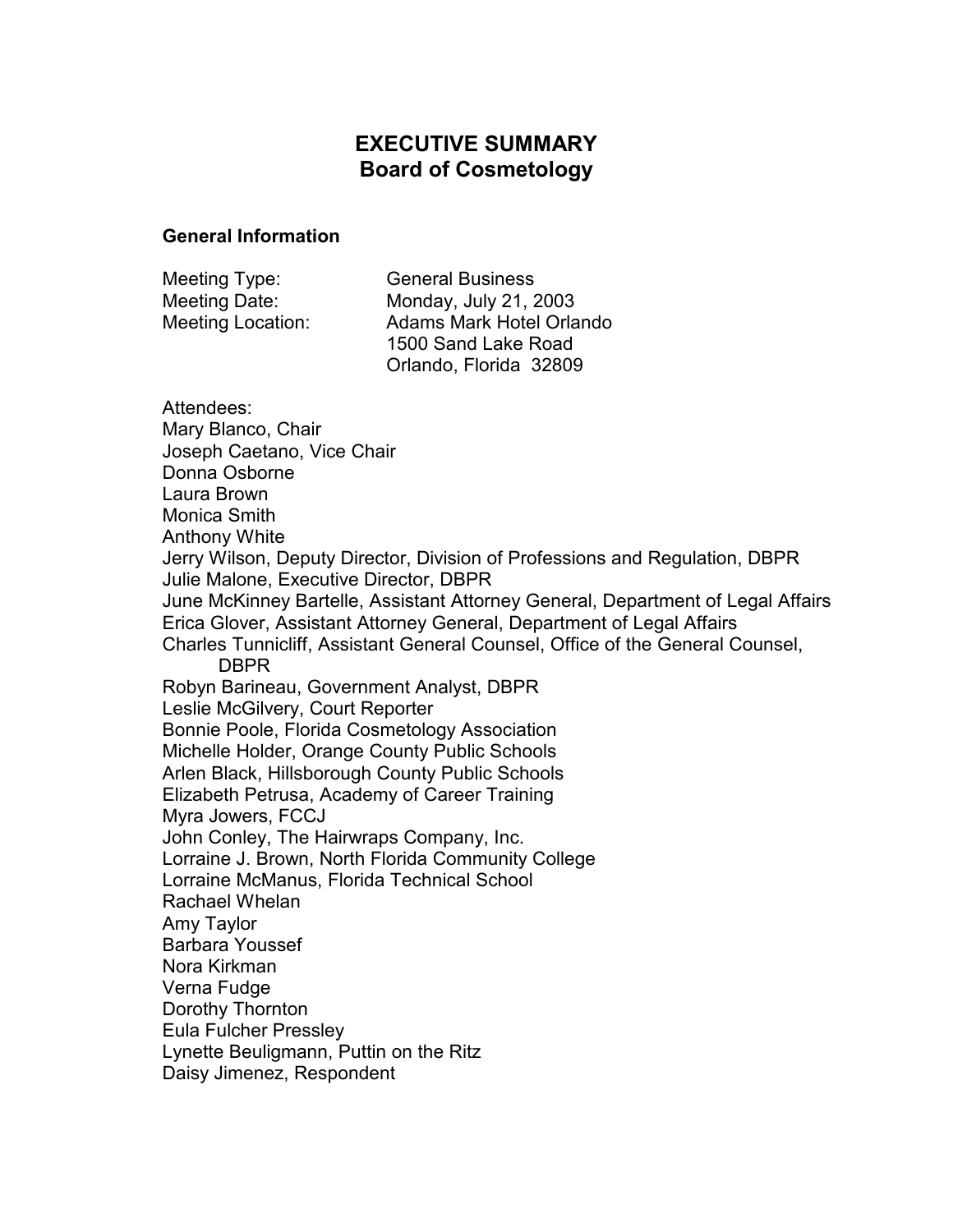Elena Jimenez, Interpretor for Daisy Jimenez Miledys Tamarez, Respondent

## **II. Major Issues/Actions**

- The board considered the following matters: -15 disciplinary cases -1 hair braiding provider application -20 continuing education course applications -2 reconsideration of continuing education courses
- Mr. Charles Tunnicliff, Assistant General Counsel, inquired about the board possibly considering decreasing the square footage of salons
- Mr. Jerry Wilson, Deputy Director of the Division of Professions and Regulation, informed board members they are welcome to have a demonstration of the PDA devices utilized by inspectors and they should contact he or Ms. Julie Malone, Executive Director, to schedule a demonstration
- Mr. Wilson mentioned the division's desire to improve on the follow-up of nonpayment of citations
- Mr. Wilson informed the board that the hearing officer's recommended order regarding the computer-based testing bid protest is due August 6 or 7
- The board asked about the possibility of utilizing schools as examination sites
- Ms. June McKinney Bartelle, Assistant Attorney General, instructed the board that the former allowance in the law for students to work after they had submitted an application to take the state examination had been repealed and that this option was not currently available
- The board voted to pursue the following initiatives for the 2004 legislative session: reciprocity/endorsement with other states, MMA, and cosmetology definitions
- The board voted not to pursue booth rental licensure, amending the body wrapping requirements and amending the hair braiding requirements
- Vice Chair Caetano publicly resigned from the Board of Cosmetology
- Mr. John Givens of ImagiNail demonstrated his company's new machine that will decorate nails with specific images and inquired about whether or not a license is needed to operate the machine and if the machine must be operated in a salon
- Chair Blanco will continue as chair of the Continuing Education Committee
- Ms. Osborne asked board members to provide the board office with any suggestions for new rules or amendments to the current rules
- Chair Blanco appointed Ms. Laura Brown chair of the Legislative Committee
- Ms. Malone gave a brief overview of the 100 percent continuing education monitoring initiative which will begin August 31
- Ms. Malone informed the board that the California Board of Cosmetology will no longer provide license certifications to its licensees for purposes of providing a certification to other states for licensure by endorsement; she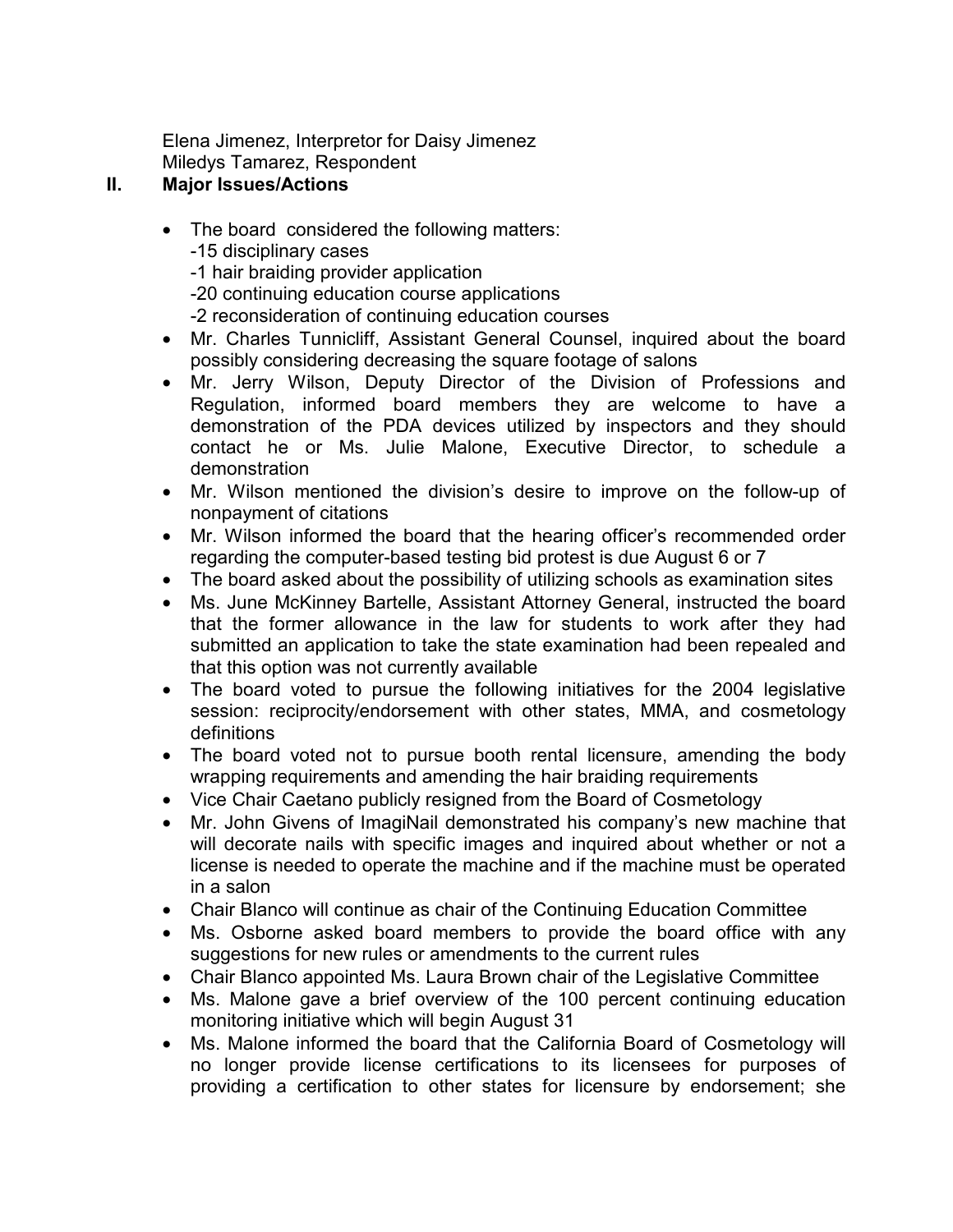added that limited information is available via their board website; the board agreed that these endorsement applicants must provide all information necessary to determine if they meet the endorsement requirements

- The board agreed to send Chair Blanco to the NIC conference in Sacramento, California
- Ms. Malone distributed an unlicensed activity brochure prepared by the department; suggestions were made for the brochure to be sent to schools, distributed by inspectors during inspections, and that the brochure be placed on the board's website
- Ms. Malone mentioned the email from Ms. Mary Crew regarding occupational completion points
- Ms. Malone informed the board that the smoke free workplace law went into effect on July 1 and is being monitored by the Department of Health
- Ms. Malone mentioned the \$25 million sweep of the Professional Regulation Trust Fund
- The board denied Ms. Hui Ding's request to have the cosmetology examination translated into Chinese
- Ms. Erica Glover, Assistant Attorney, stated that further development of rule 61G5-18.005, F.A.C., will be placed on hold until the department has a vendor for computer-based testing
- Ms. Lynette Beuligmann inquired about the status of the unlicensed make up artists seeking an exemption to practice
- The board agreed to conduct its next meeting in Tampa, Florida, on Sunday, October 26, 2003

## **Legislation/Rule Promulgation**

• The board agreed to pursue the following initiatives for the 2004 legislative session: reciprocity/endorsement with other states, MMA, and cosmetology definitions

## **IV. Action Required**

- Mr. Wilson will inquire about utilizing cosmetology schools for examination sites
- Ms. Malone will research if Chapter 455, F.S., is the proper place for defining "course" in accordance with Mr. John Conley's suggestion
- Ms. Malone will respond to Ms. Sherry Parker's email informing her there is no advanced facial specialty registration and outlining the services a facial specialist and a body wrapper can perform
- Ms. Malone will respond to Ms. Hui Ding's request to have the cosmetology examination translated into Chinese